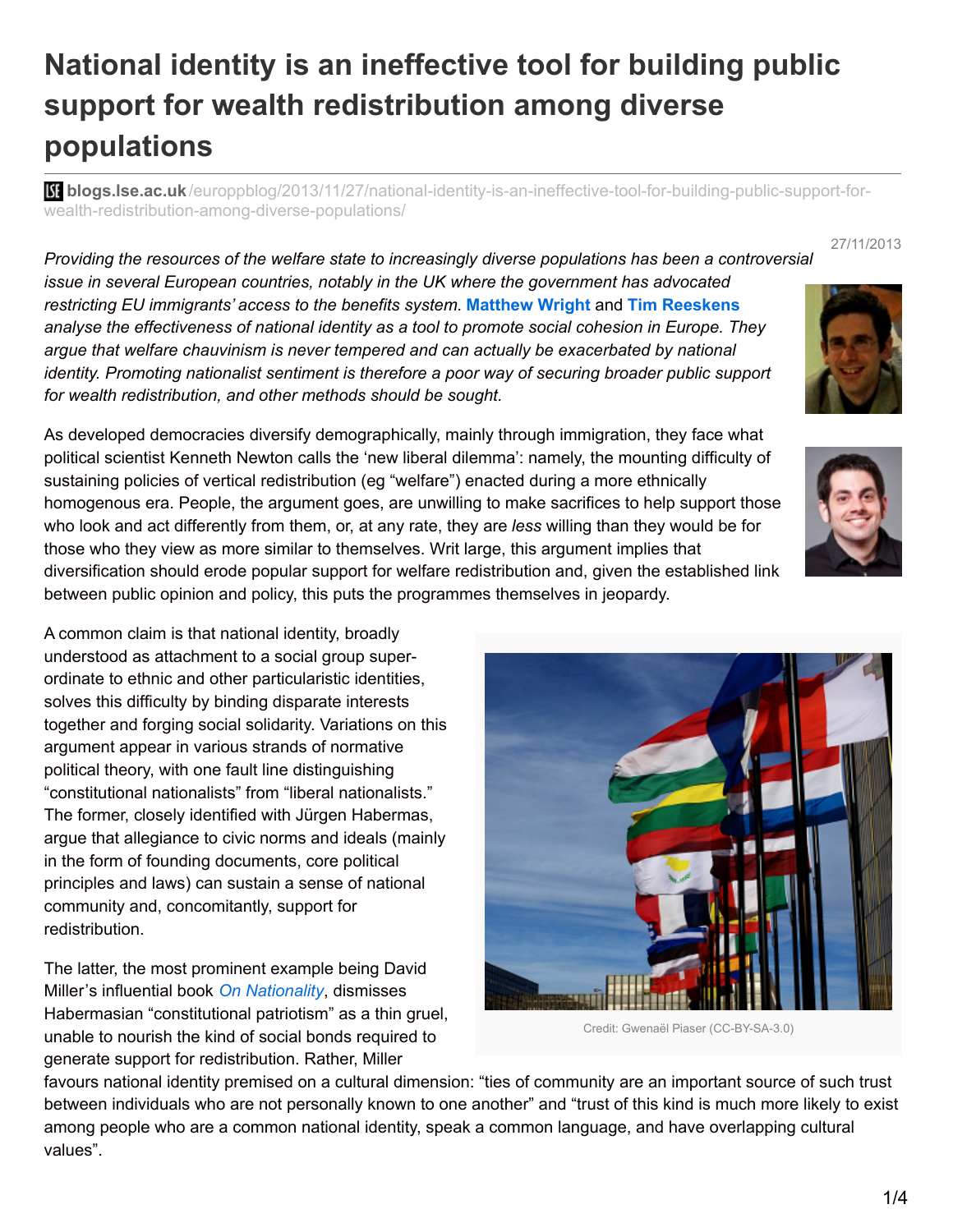While they tend to draw indiscriminately upon both constitutional and cultural sources of national identity, politicians, too, frequently make a very similar case. With an eye to growing immigrant populations, leaders of the extreme-right parties peppering the European political landscape often invoke a hardworking and virtuous "us" against an undeserving "them." But this is not a fringe phenomenon: closer to the centre, former French President Nicolas Sarkozy's '*Le grand débat sur l'identité nationale*' (The great debate on national identity) invoked both political and culture elements of French national identity to help integrate immigrants, as did British PM David Cameron's call for a more "muscular liberalism" in British identity.

The ubiquity of these arguments is striking, but is what they commonly suppose correct? As is often the case, empirical evidence has yet to fully catch up with theory and rhetoric, a deficiency we aimed to address using opinion surveys from 29 European countries fielded in 2008 as part of the fourth wave of the *European Values Survey*. Using this survey, we examined the interrelationships between three different kinds of national identity – ethnic, civic, and cultural – and three different kinds of support for welfare – support for equality of incomes in principle, support for government redistribution and belief that immigrants are an undue burden on the welfare state. Our overarching question is simple: can national identity solve the new liberal dilemma?

On balance, it cannot. The Table below shows a truncated set of results from multilevel multiple regression models estimating the influence of various kinds of national identity on our three distinct measures of welfare support. Positive coefficients indicate that those expressing higher levels of each kind of national identity (all else equal) indicate stronger support for the principle of equality, a strong role for government in redistribution, and (conversely) strong agreement with the notion that immigrants are an undue burden.

Keeping this in mind, note that only ethnic national identity seems to underpin support for redistribution in a general sense. The relationship between civic and cultural identity on these outcomes is either statistically zero or (strangely) *negative*. Moreover, expressing strong national identity of *any* kind increases the likelihood that one will agree with the sentiment that immigrants are an undue burden on the welfare state. This, more than any other single finding, jeopardises the notion that the tensions furnished by immigration can be eased by a strong sense of national identity. Apparently, any such feeling, no matter how "liberal" the source, exacerbates immigrants' position as undeserving "outsiders".

|                   | <b>Principle of</b><br><b>Equality</b> |              | Role of<br>Government |              | Welfare<br>Chauvinism |              |
|-------------------|----------------------------------------|--------------|-----------------------|--------------|-----------------------|--------------|
|                   |                                        |              |                       |              |                       |              |
|                   | Param.                                 | т.           | Param.                | т.           | Param.                | т.,          |
|                   |                                        | <b>Value</b> |                       | <b>Value</b> |                       | <b>Value</b> |
| Intercept         | $6.49***$                              | 33.58        | $5.20***$             | 45.67        | $7.09***$             | 43.05        |
| <b>Civic NI</b>   | $-0.01$                                | $-0.39$      | $-0.11***$            | $-4.79$      | $0.05*$               | 2.28         |
| <b>Culture NI</b> | $-0.05*$                               | $-2.20$      | $-0.02$               | $-0.96$      | $0.31***$             | 14.04        |
| <b>Ethnic NI</b>  | $0.05***$                              | 3.13         | $0.04*$               | 2.26         | $0.48***$             | 30.64        |

## **Table: Welfare state support as a function of national identity**

*Note:* **The figures show statistical measures illustrating the extent to which those with civic, culture, and ethnic national identities support the principle of equality, the role of government, and 'welfare chauvinism'. A positive number indicates a positive relationship**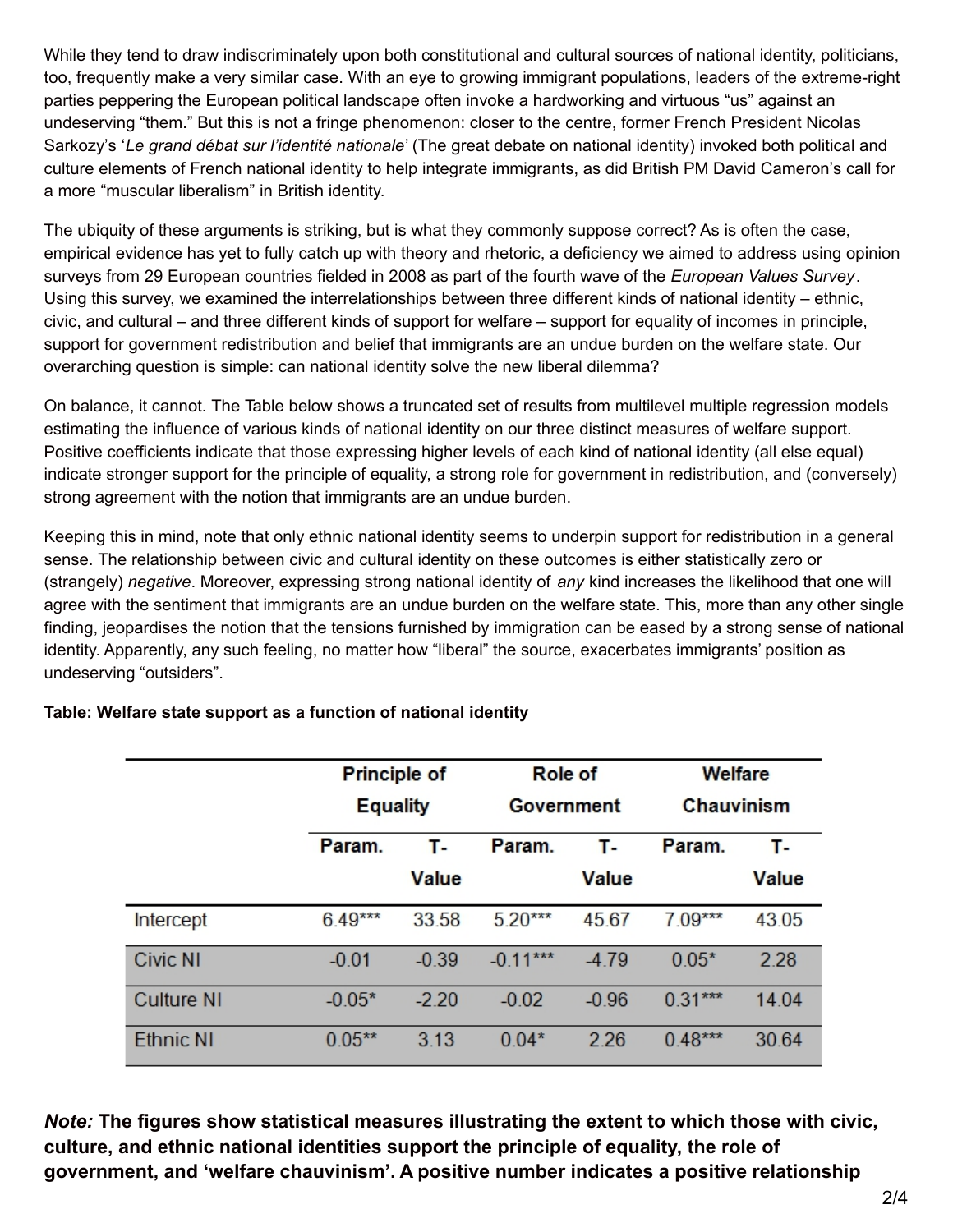**(e.g. those with an ethnic nationalist identity are more likely to agree with welfare chauvinism). Asterisks indicate significance values (\* p < 0.05; \*\* p < 0.01; \*\*\* p < 0.001). Entries are the results of three separate multilevel multiple regression models. Controls (not shown) include: age, gender, foreign origin, education, work status, income, unemployment, welfare dependence, left-right political stance, religiosity and concern for "fellow countrymen".**

A bit of contextual grist imperils the case for national identity even further. The Figure below is based on the addition of cross-level interactions between the various kinds of national identity and immigrant diversity at the country level. The key finding here is the right-most panel, which shows a much steeper slope (and hence a stronger relationship) between ethnic national identity and welfare chauvinism in a "high-diversity" scenario than in a "low-diversity" one. In short, diversity makes those expressing ethnic national identity more sensitive to the immigrant burden on welfare.



**Figure: Impact of immigrant diversity on the relationship between national identity and welfare chauvinism**

# **Note: The figure shows the extent to which support for 'welfare chauvinism' increases depending on the diversity of immigrants. The figure represents the predicted values of welfare chauvinism.**

To be sure, we do find support for both constitutional and liberal nationalist arguments in our analysis. For instance, the positive effect of national identity on welfare chauvinism tapers off monotonically as one moves from the most ethnic to the most civic conceptions of a nation. In short, the less "exclusive" one's national identity is, the less likely it is to translate to chauvinism with respect to immigrants, exactly as both Miller and Habermas argue. Furthermore, "cultural" and "civic" nationalists are less sensitive to the contextual "threat" of heightened levels of ethnic diversity. Finally, it is worth noting that both national identity and welfare support are muddy and multifarious, and as a result difficult to measure unambiguously. We do the best with what we have, but it would be foolish to close the debate based on the findings presented here.